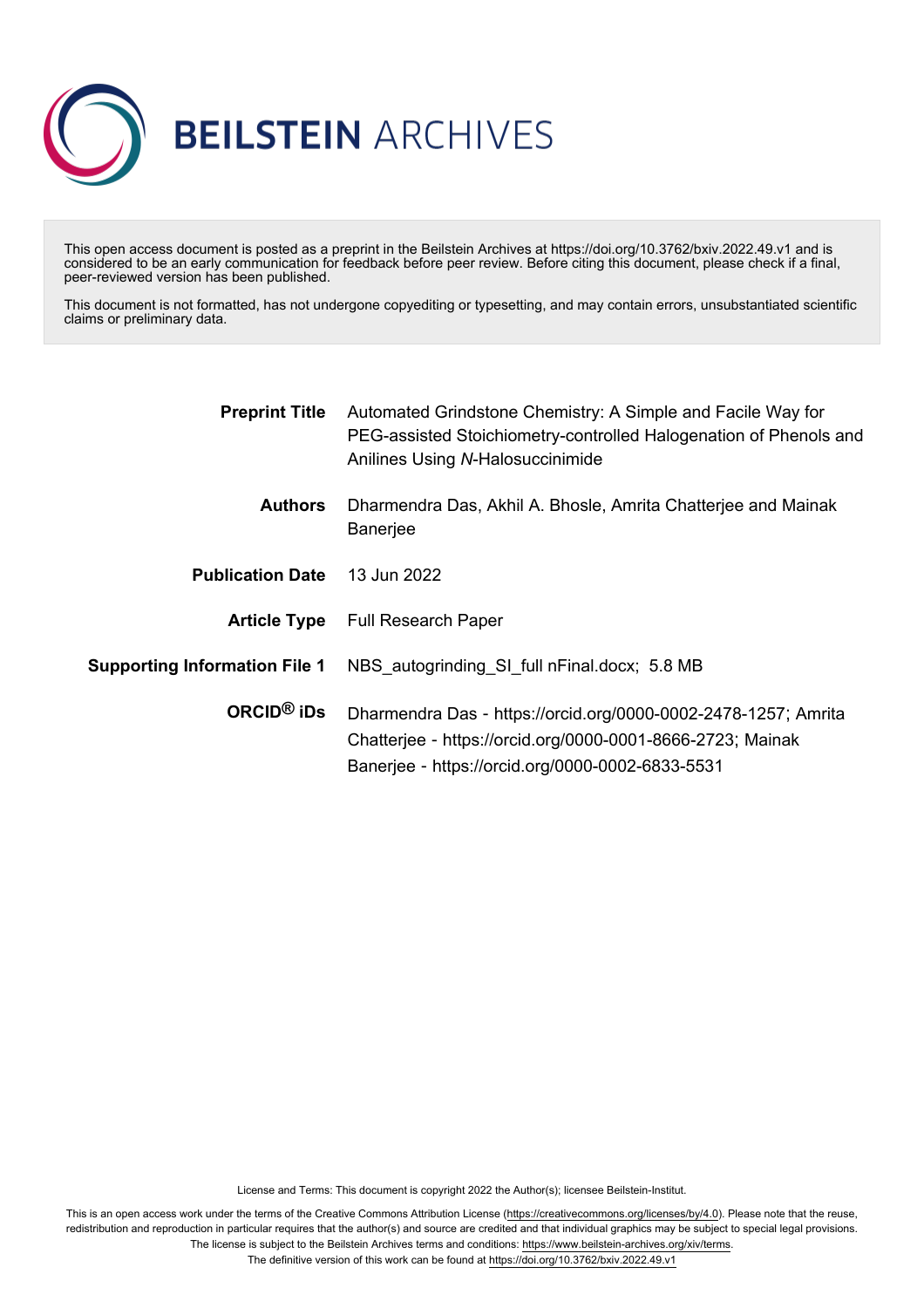# **Automated Grindstone Chemistry: A Simple and Facile Way for PEGassisted Stoichiometry-controlled Halogenation of Phenols and Anilines Using** *N***-Halosuccinimide**

Dharmendra Das, Akhil A. Bhosle, Amrita Chatterjee\* and Mainak Banerjee\*

Department of Chemistry, BITS Pilani, K. K. Birla Goa Campus, Goa 403 726, India

**E-mail addresses:** [p20180009@goa.bits-pilani.ac.in](mailto:p20180009@goa.bits-pilani.ac.in) (D. D.); p20190018@goa.bitspilani.ac.in (A. A. B.); amrita@goa.bits-pilani.ac.in (A. C.); [mainak@goa.bits-pilani.ac.in](mailto:mainak@goa.bits-pilani.ac.in)

(M. B.)

**Keywords:** mechanochemistry; automated grinding; stoichiometry-controlled halogenation; PEG-400; *N*-bromosuccinimide; regioselectivity; chemoselectivity.

## **Abstract:**

A simple electrical mortar-pestle was used in the development of a green and facile mechanochemical route for the catalyst-free halogenation of phenols and anilines via liquid assisted grinding using PEG-400 as the grinding auxiliary. A series of mono-, di-, trihalogenated phenols and anilines was synthesized in good to excellent yields within 10-15 min in a chemoselective manner by controlling the stoichiometry of *N*-halosuccinimide (NXS,  $X =$ Br, I, Cl). It was observed that PEG-400 plays a key role in controlling the reactivity of the substrates and to afford better regioselectivity. Almost exclusive *para*-selectivity was observed for the aromatic substrates with free *o-* and *p*-positions for mono- and di-halogenations. As known, the decarboxylation (or desulfonation) was observed in the case of salicylic acids, anthranilic acids (or sulfanilic acids) leading to 2,4,6-trihalogenated products when 3 equiv of NXS was used. Simple instrumentation, metal-free approach, cost-effectiveness, atom economy, short reaction time, and mild reaction conditions are a few noticeable merits of this environmentally sustainable mechanochemical protocol.

## **Introduction**

Aryl halides are valuable compounds with potent bioactivities [1-5] [Figure 1] and are utilized as crucial precursors for various metal-catalyzed cross-coupling reactions [6-9]. They are frequently used as synthetic intermediates in several value-added syntheses of natural products,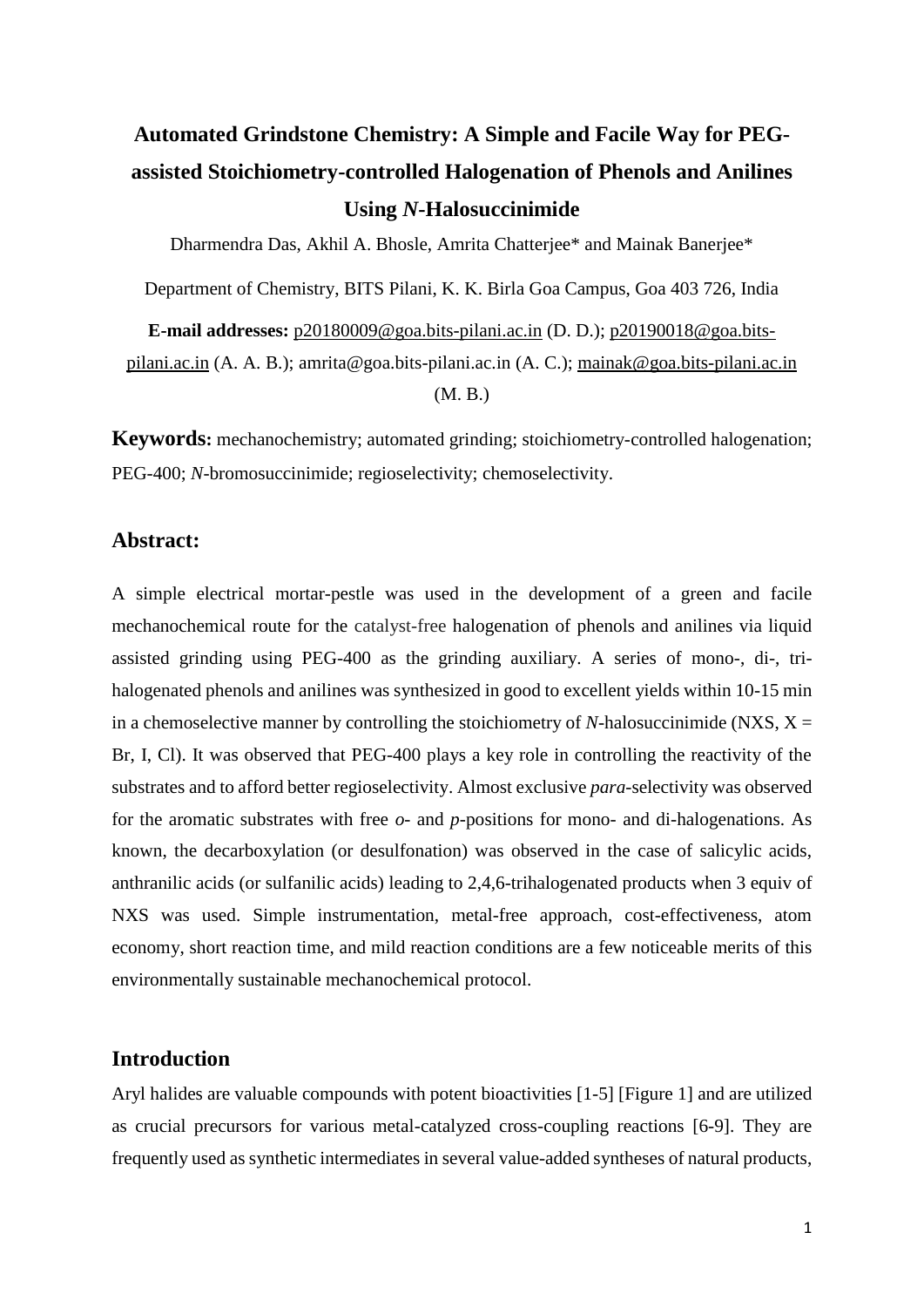pharmaceuticals, agrochemicals, and advanced materials [10-14]. The ubiquity of halogen atoms in these synthetic building blocks urges the development of efficient, sustainable, and mild methods for aromatic halogenation.



**Figure 1.** Representative examples of important halogen-containing aryl derivatives.

The century-old classical method of using hazardous and corrosive reagents  $X_2$  ( $X = Br$ , Cl) suffers from low atom economy  $(\leq 50\%)$ , formation of corrosive by-products (e.g. HBr) [15,16], which cause serious environmental issues. To mitigate the problem, several mild and operationally safe halogenating agents have been successfully introduced to replace  $X_2$  [17-31]. Among them, the use of *N*-halosuccinimides has turned out to be a viable alternative to  $X_2$ because of their low-cost, ease of handling, and possible recycling of the by-product succinimide [24-31]. In several earlier cases, the bromination with *N*-bromosuccinimide (NBS) was carried out in toxic polar solvents (e.g. DMF), but no iodinated or chlorinated products were obtained because of the low reactivity of NIS and NCS (Scheme 1a) [24-27]. In recent time, use of Lewis or Brønsted acids, Lewis bases and transition metal catalysts (Pd, Rh, Fe etc.) were employed to boost the reactivity of NXS (Scheme 1b) [32-43]. However, the use of toxic and expensive metals, high catalyst loading, and heating conditions are some sheer hurdles to achieving sustainability. Among notable other catalyst-free methods, the use of costly and low boiling hexafluoroisopropanol (HFIP) as solvent offered *p*-selective halogenation of activated aromatic systems (Scheme 1c) [44]. It is noteworthy to mention that over-halogenation of activated systems like phenols and anilines, due to the high reactivity and availability of multiple sites for substitution, often leads to an inseparable mixture of halogenated products [27,28]. Thus, a cheaper and sustainable method for regioselective halogenation in a controlled manner is a worthy pursuit.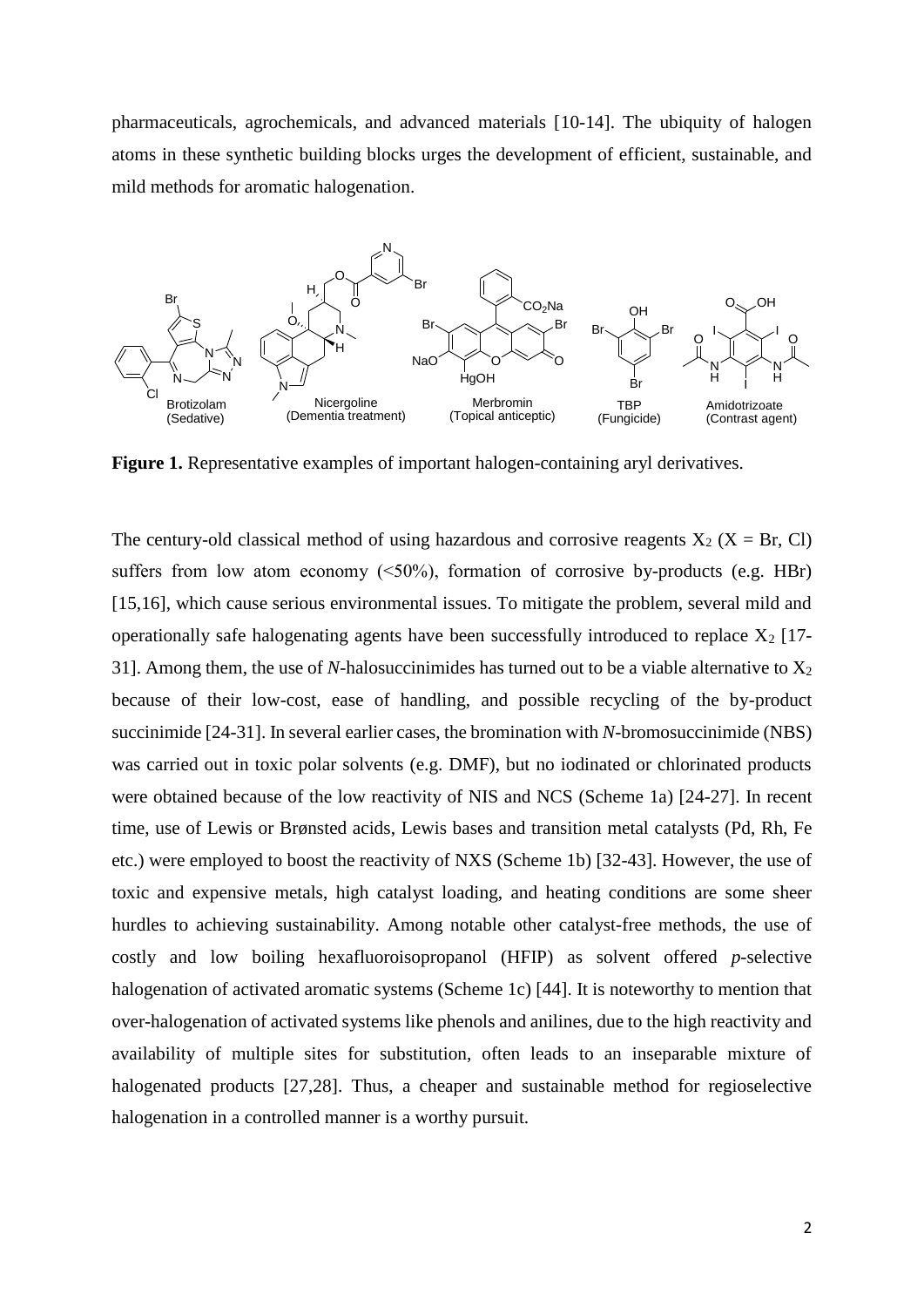In recent times, mechanochemistry [45,46], achieved by mechanical grinding or milling, has garnered massive recent interest among chemists owing to its green attributes like solvent-less, clean, atom economic and time-efficient method, and has been identified by IUPAC as one of 10 world-changing technologies [47]. Its simplest form, the "grindstone chemistry", introduced by Toda et al. [48], has gradually become an effective tool for a variety of organic reactions [49]. It is generally carried out by hand-grinding which is not only a labor-intensive process but also raises some concerns on the reaction kinetics, reproducibility, and scalability. A simple solution is the automation of the grinding apparatus, wherein, reactants in a mortar can be ground by an electrically operated pestle. A large automated grindstone apparatus can be envisaged for industrial-scale synthesis. However, there are only limited examples of the use of automated grind-stone chemistry [50]. Notably, a few mechanochemical methods are available for aromatic halogenation using NXS (Scheme 1d) [51-53]. However, the solventfree protocol reported by Mal and co-workers requires several hours for halogenation [51], whereas, Ghafuri and co-workers' method requires the use of solid acid catalyst [52], apart from the use of high-cost, high-end milling equipment which limits to laboratory scale only. Therefore, developing an operationally simple, environmentally benign protocol, potentially useful for the batch-scale synthesis of aryl halides is highly desirable. From our past experience, we realized a liquid-assisted grinding expedites a reaction to several folds [54-56]. In this regard, PEG-400 is widely preferred due to its biodegradable and benign nature and often offers excellent outcomes where other grinding auxiliary failed to deliver [56,57]. Herein, we report a sustainable and facile aromatic halogenation protocol (mono-, di- and tri-) by controlling the stoichiometry of *N*-halosuccinimide and PEG-400 as the grinding auxiliary in an electrical grinder (Scheme 2).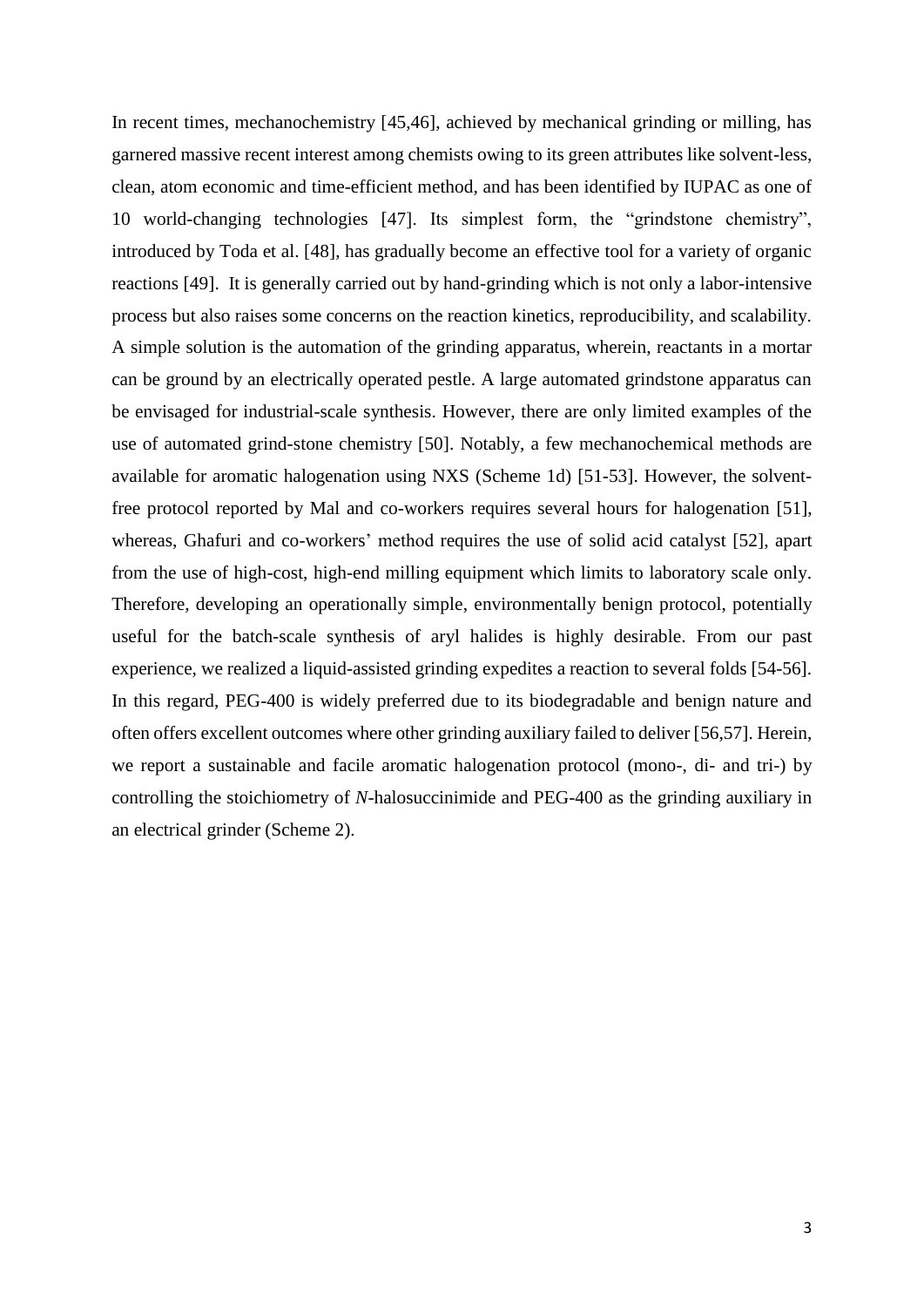a. Reported bromination reactions with NBS in polar solvents<br>OR/NR<sub>2</sub> OR/NR<sub>2</sub>  $OR/NR<sub>2</sub>$ 



(Limited substrate scope)

c. Reported halogenation reactions with NXS in fluorinated solvents





$$
OR/NR_2
$$
\n
$$
Lewis or Bronsted acids\nor metal catalysts (Pd, Rh, etc.)
$$
\n
$$
X
$$
\n
$$
or Lewis bases
$$

d. Reported mechanochemical halogenation reactions with NXS



Toxic solvents ■ Use of catalyst ■ Intricate reaction setup ■ Expensive ■ Long reaction time

**This work: Grindstone chemistry**



Sustainable Catalyst-free Simple reaction setup High regioselectivity Short reaction time Ambient condition

 $\int$ 

**Scheme 1**. Strategies for halogenation of aromatic compounds using NXS.



**Scheme 2**. General scheme of PEG-400 assisted halogenation of phenols and anilines in an automated grinder using NXS.

## **Results and Discussion**

At the outset, the optimization of the reaction condition was carried out using *p*-cresol (**1a)** as the model substrate with 1.1 equiv of *N*-bromosuccinimide (NBS) for attempted monobromination. They were ground together at the speed of 100 rpm in an electrical grinder (EG) of Agate-made under neat conditions for 30 min. The reaction was incomplete and a mixture containing some starting material (**1a**), two other spots which are identified as *o*-monobromo (**2a**), as major (37%), and *o*-dibrominated *p*-cresol (**3a**) as minor (20%), were obtained (Table 1, entry 1). Next, the reaction mixture was ground under LAG condition with ethanol, and an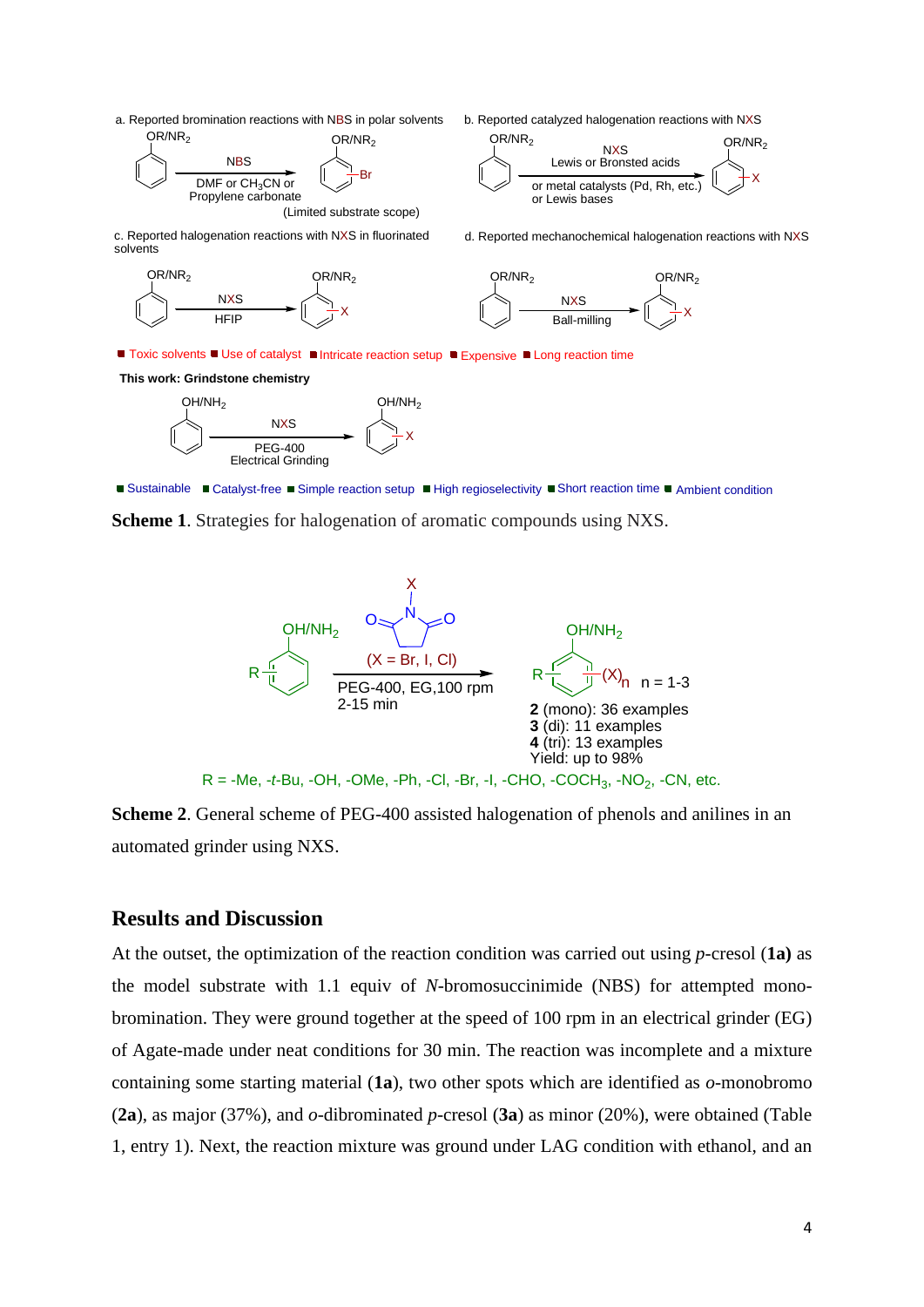improved yield (77%) of mono-bromo product, **2a** was observed with a reduced amount of **3a**  (12%) and a nominal recovery of the starting material (Table 1, entry 2). Incomplete consumption of starting phenol (**1a**) was primarily due to over bromination. The LAG in the presence of water afforded relatively inferior results than EtOH (Table 1, entry 3). The use of ethylene glycol and glycerol as the grinding matrix showed improved yield with the monobromo product, **2a** forming in 81% and 85% yield, respectively within 10 min (Table 1, entry 4,5). Next, liquid polyethylene glycol, PEG-400 was selected as the LAG agent keeping all other parameters the same. Interestingly, the mono-brominated product, **2a** was obtained almost exclusively in an excellent yield (91%) within just 5 min of grinding (Table 1, entry 6). The attempted model reaction under solid-state grinding using silica gel was sluggish and it afforded **2a** and **3a** in 3:2 ratio in lower yields (Table 1, entry 7). Under PEG-400 assisted grinding conditions, a study was conducted to determine the suitable stoichiometry of NBS for bromination reaction. The study revealed that the increased or decreased stoichiometry of NBS adversely affects the reaction outcome affording either incomplete conversion (Table 1, entry 8,9) or low yield of desired mono-bromo product due to over-bromination (Table 1, entry 10). On the other hand, increasing the grinding speed (120 rpm) did not increase the yield of the desired product or expedite the reaction (Table 1, entry 11). Whereas upon lowering the grinding speed (70 rpm), the yield of desired mono-bromo product decreased marginally, and the reaction took a long time for complete conversion (Table 1, entry 12). Next, a short study was conducted by carrying out the reactions on the model substrate (**1a**) in the solution phase to understand the advantage of grinding over conventional ways (Table 1, SI). Again, PEG-400 was found suitable as the solvent (1-2 mL per mmol of *p*-cresol) for monobromination of *p*-cresol but the reactions took several hours for completion and showed inferior chemoselectivity producing **3a** in higher quantity in the solution phase (entry 6,7, Table S1, SI). However, a thick immiscible mixture was formed when only 0.2 mL of PEG-400 and the reaction could not proceed to completion (entry 8, Table S1, SI). Further, during aqueous workup at least 10% loss of the water-soluble crude product (**2a**) was observed in the conventional solution phase reactions leading to a drop in the isolated yields. Based on the above observations, the optimal reaction condition for electrophilic monobromination was set as to grind the substrates (1 mmol) in an automated grinder with 1.1 mmol of NBS at 100 rpm in PEG-400 (0.2 mL per mmol of the substrate) as a grinding auxiliary.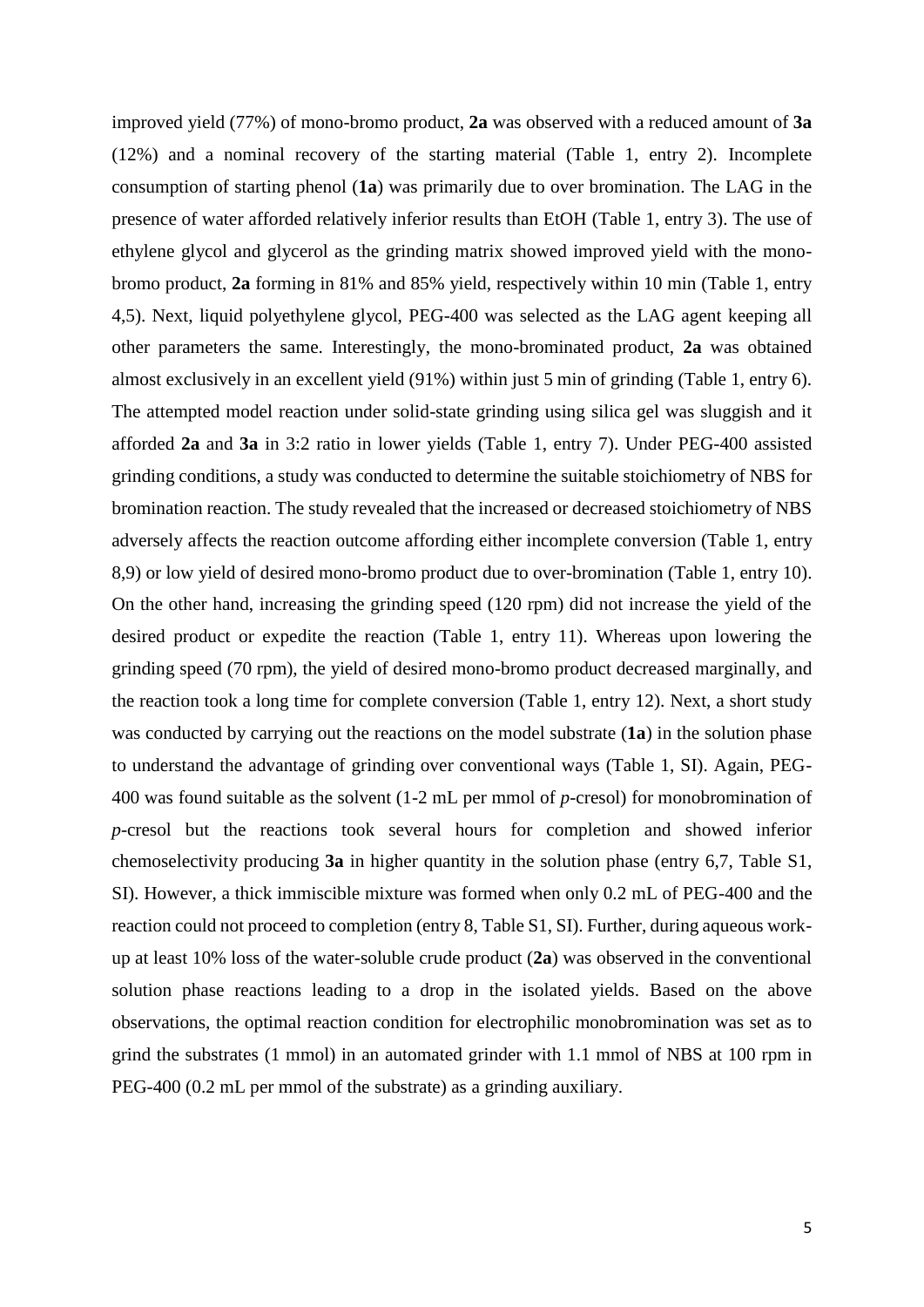|                | OH                                                 |                                        | OH                    | OH          |                 |                   |
|----------------|----------------------------------------------------|----------------------------------------|-----------------------|-------------|-----------------|-------------------|
|                |                                                    | <b>NBS</b><br>grinding auxiliary<br>EG | Br<br>Br-<br>$^{+}$   | Br          |                 |                   |
|                | 1a                                                 |                                        | 2a                    | 3a          |                 |                   |
| Entry          | Grinding media <sup>b</sup><br><b>Equiv of NBS</b> |                                        | <b>Grinding speed</b> | <b>Time</b> | Yield $c$ (%)   |                   |
|                |                                                    |                                        | (rpm)                 | (min)       | 2a              | 3a                |
| $\mathbf{1}$   | NG                                                 | 1.1                                    | 100                   | 10          | 57 <sup>d</sup> | 20                |
| $\overline{2}$ | <b>EtOH</b>                                        | 1.1                                    | 100                   | 10          | 77 <sup>d</sup> | 12                |
| 3              | H <sub>2</sub> O                                   | 1.1                                    | 100                   | 10          | 63 <sup>d</sup> | 15                |
| $\overline{4}$ | Ethylene glycol                                    | 1.1                                    | 100                   | 10          | 81 <sup>d</sup> | 06                |
| 5              | Glycerol                                           | 1.1                                    | 100                   | 10          | 85              | 05                |
| 6              | <b>PEG-400</b>                                     | 1.1                                    | 100                   | 5           | 91              | 03                |
| 7              | SiO <sub>2</sub>                                   | 1.1                                    | 100                   | 30          | $45^{\rm d}$    | 28                |
| 8              | <b>PEG-400</b>                                     | 0.9                                    | 100                   | 10          | 62 <sup>d</sup> | $\qquad \qquad -$ |
| 9              | <b>PEG-400</b>                                     | 1.0                                    | 100                   | 5           | 84 <sup>d</sup> | 03                |
| 10             | <b>PEG-400</b>                                     | 1.2                                    | 100                   | 5           | 78 <sup>d</sup> | 08                |
| 11             | <b>PEG-400</b>                                     | 1.1                                    | 120                   | 5           | 89              | 04                |
| 12             | <b>PEG-400</b>                                     | 1.1                                    | 70                    | 15          | 86              | 03                |

**Table 1: Optimization of the reaction condition for bromination with NBS**<sup>a</sup>

 $a_1$  mmol of **1a** and 1.1 mmol NBS are taken for EG;  $b_0$  mL of solvent (300 mg for SiO<sub>2</sub>) per mmol of 1a was used for LAG; 'Isolated yields; 'Some amount of starting phenol (1a) was also isolated. NG: neat grinding.

We explored the substrate scope of the catalyst-free monobromination under the optimized reaction conditions to validate the effectiveness of our method using an indigenous electrical grinder. The results are summarized in Table 2. At the outset, several electron-rich and electron-deficient phenol derivatives were converted to the corresponding mono-brominated products (**2a**-**2r**) in high to excellent yields upon employing 1.1 equiv of NBS as the brominating agent and PEG-400 (0.2 mL per mmol of phenols) as the LAG agent. As mentioned, PEG-400 allows the formation of a free-flowing liquid mixture and the reactions were mostly completed within 2-15 min of grinding in an Agate mortar-pestle. In each case, once the reaction got over the crude product was directly slurried by the addition of silica gel (230-400 mesh, approximately 1 g) and purified by flash chromatography eluting with varying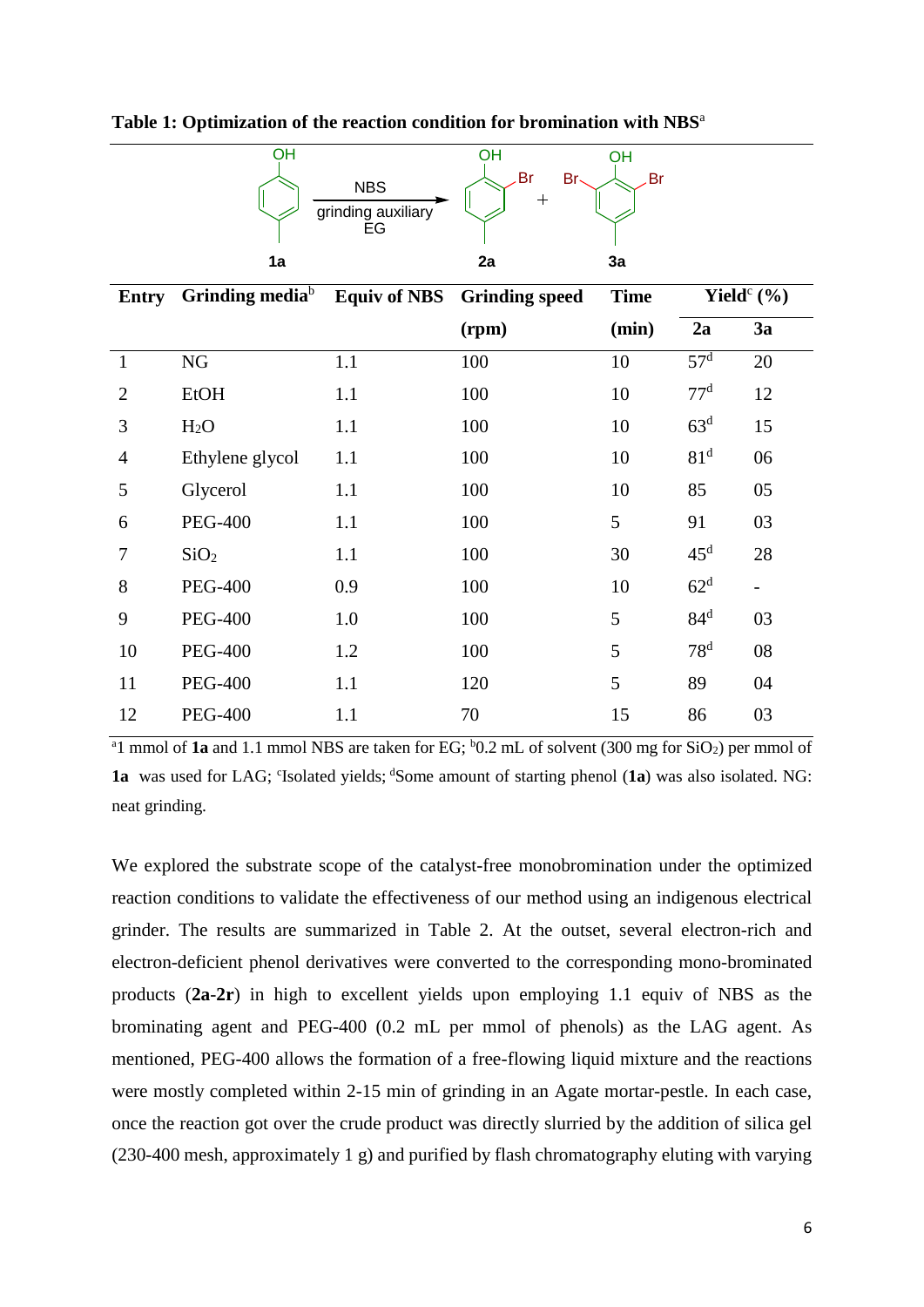proportions of EtOAc-petroleum ether; thus, a typical work-up step was avoided. Moreover, upto 95% of the side product succinimide was also isolated, and considering its possible conversion to NBS [44] it is an attribute to this green protocol by lowering the e-factor. The products were well-characterized by  ${}^{1}H$  NMR,  ${}^{13}C$  NMR, IR and CHN analysis. The NMR spectra of the newly synthesized compounds matched well with the reported data indicating their successful formation. As such not much substituent effect was seen and the protocol worked well for phenols having electron-donating groups (EDG, entries **2b-2e**, Table 2) or even strong electron-withdrawing groups (EWG, entries **2n-2p**, Table 2) affording high yields of the corresponding mono-brominated products. The reaction of halogen substituted phenols also showed higher yields with no exchange of halogen atoms during the course of the reaction (entries **2g-2j**, Table 2). As expected, exclusive *o*-bromination to the phenolic -OH group was observed for 4-phenyl phenol indicating this electrophilic halogenation is selective to electronrich aromatic ring only (entry 2f, Table 2). Also, aromatic halogenation prevails over  $\alpha$ halogenation of ketomethyl group as **2m** was formed as the sole product for the bromination of 2'-hydroxyacetophenone (entry **2m**, Table 2). Notably, easily oxidizable groups like –CHO remained unaffected under the reaction condition (entries **2k**,**2l**, Table 2). It is worthy to mention that bromination on 2-naphthol and coumarin was extremely fast affording >95% yields within just 2 min of grinding (entries **2q**,**2r**, Table 2). Next, a series of aniline derivatives were taken as the substrates for this electrophilic bromination by NBS. To our delight, the corresponding bromo-derivatives were formed in high yields (75-89%) within 5-15 min of grinding (entries **2s-2y**, Table 2). Once again, no prominent substituent effect was observed in terms of yields or reaction time. Next, we focused our attention on expanding the substrate scope to other electron-rich aromatic systems. The bromination of hydroquinone-dimethyl ether was sluggish and a moderate yield (67%) of the desired mono-bromo derivative (**2z**) was achieved only after 30 min of rigorous grinding. However, a negligible conversion was observed for *p*-xylene or mesitylene even after grinding for an hour. Therefore, we restricted our study to halogenation of phenols and anilines only. Subsequently, a short series of monoiodo derivatives were successfully prepared in high to excellent yields from phenols and anilines by adding 1.1 equiv of NIS with PEG-400 as the LAG agent (entries **2aa-2ag**, Table 2). Notably, both Br- and I-substituents are mainly used as the substrates for cross-coupling reactions indicating the usefulness of the current protocol for quick access to these haloderivatives. Encouraged by this, we attempted mono-chlorination with selected phenols and anilines. The first attempt with 2-naphthol could afford the desired chloro derivative (**2ah**) in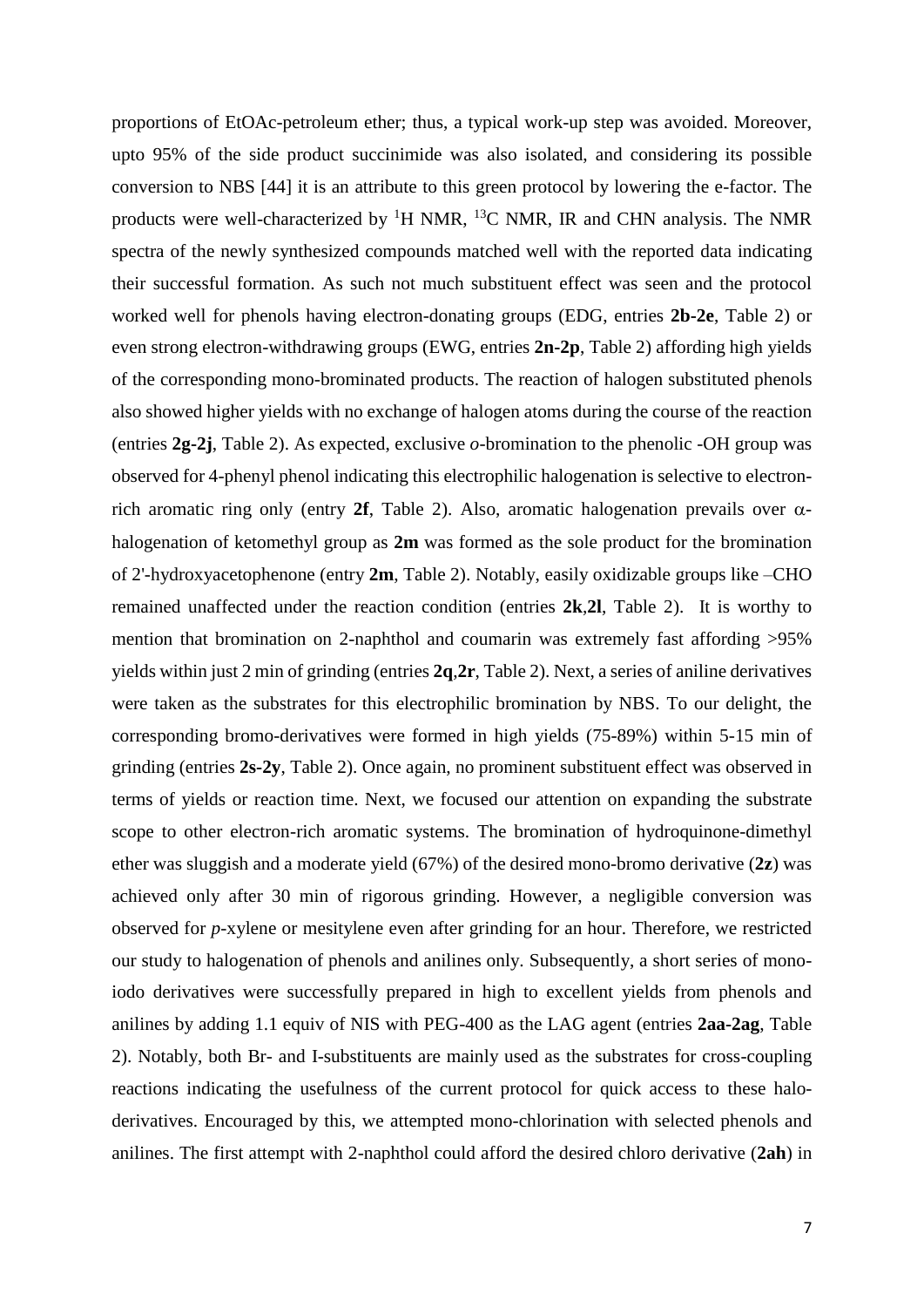high yield within 2 min. However, unlike in the case of NBS and NIS, the chlorination by NCS was often found sluggish and complete conversion was not observed even after vigorous grinding for 30 min. Nonetheless, the addition of a catalytic amount of  $H<sub>2</sub>SO<sub>4</sub>$  (10 mol%) was sufficient to activate NCS and the corresponding chloro-derivatives were obtained in good yields (entries **2ai**,**2aj**, Table 2). It is worthy to note that PEG-400 as the grinding auxiliary not only expedited the reaction but also played a key role in availing better regioselectivity. A very high *para*-selectivity was observed for both phenols and aniline substrates with free *o-* and *p*positions in the case of bromination as well as iodination (entries **2b**,**2d**,**2h**,**2k**,**2s**,**2w**,**2ab**,**2ag**  etc., Table 2). In some cases, the formation of negligible amounts of di-halo derivatives (3-5%) could not be avoided. From the mechanistic point of view, it is expected that a standard electrophilic aromatic substitution pathway was followed for the halogenation using NXS (X = Br, I, Cl). Presumably, PEG-400 with several -O- and terminal -OH functionalities helps to enhance the polarization of N–X bond. Thus, the formation of the halonium ion  $(X^+)$  in the reaction media is faster and further it stabilizes  $X^+$  by solvation to offer an extra bit of time for the attack of phenol (or aniline) preferably through *p*-position leading to the formation of the thermodynamically stable halo derivative via a σ-complex formation. The high concentration of substrates and reagents in the close proximity in this solvent-*less* process and grinding force could be the other reasons for the fast reaction kinetics.

**Table 2: Mono-halogenation of phenols and anilines by automated grinding with NXS<sup>a</sup>**

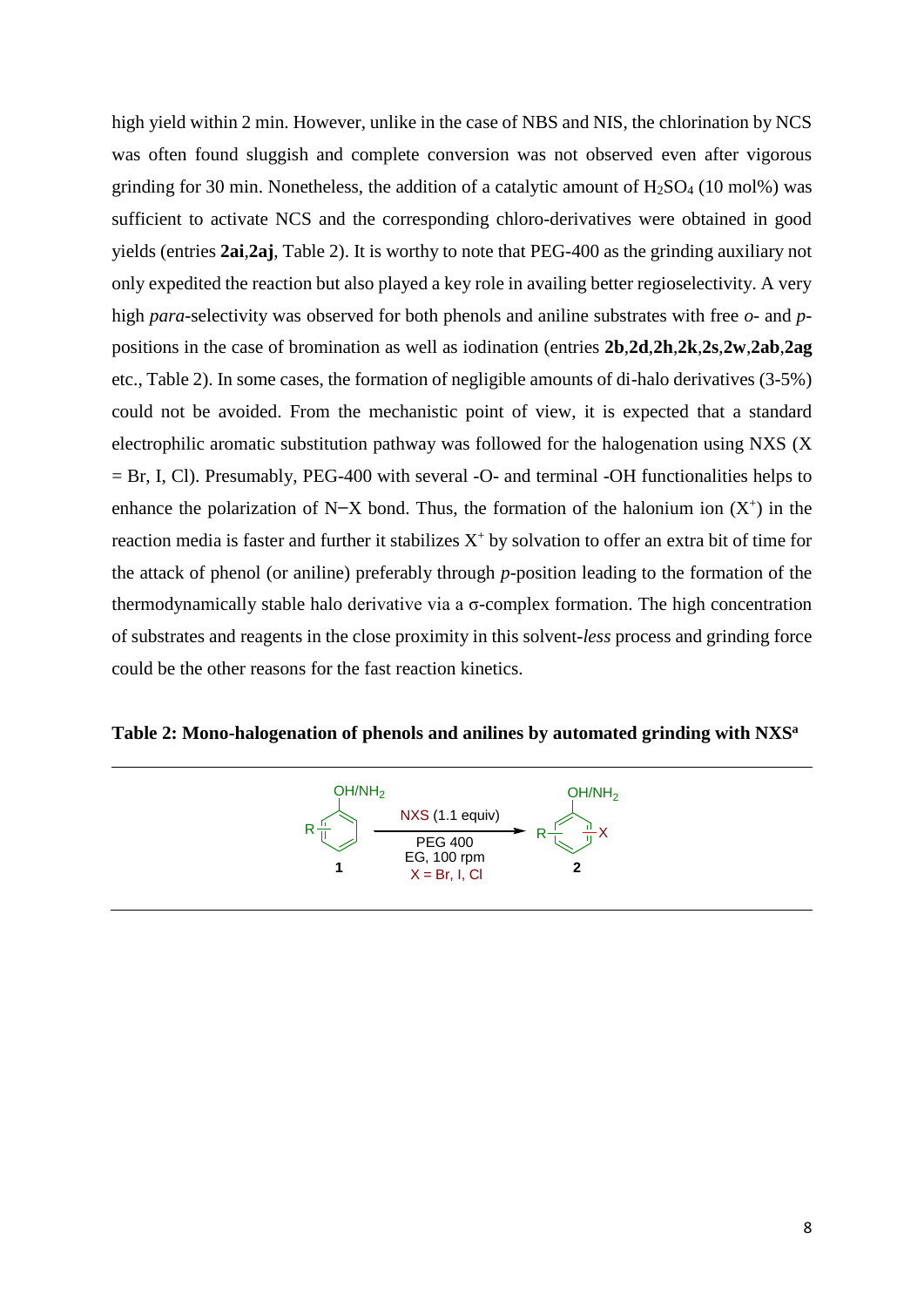

<sup>a</sup>All yields refer to the isolated products; <sup>b</sup>Reactions carried out in the presence of 10 mol% of conc. H2SO4.

The initial optimization study showed that the presence of excess NBS could increase the yield of undesired di-bromo products (Table 1, entry 10). Encouraged by this, a short series of dihalo derivatives were prepared under optimized grinding conditions by just changing the stoichiometry from 1 equiv to 2 equiv of NXS  $(X = Br, I)$  (Table 3). Several electron-rich (entries **3a**,**3k**, Table 3) and electron-deficient (entries **3c**-**3h**, Table 3) phenols and anilines were successfully converted to the corresponding di-bromo derivatives in good to the excellent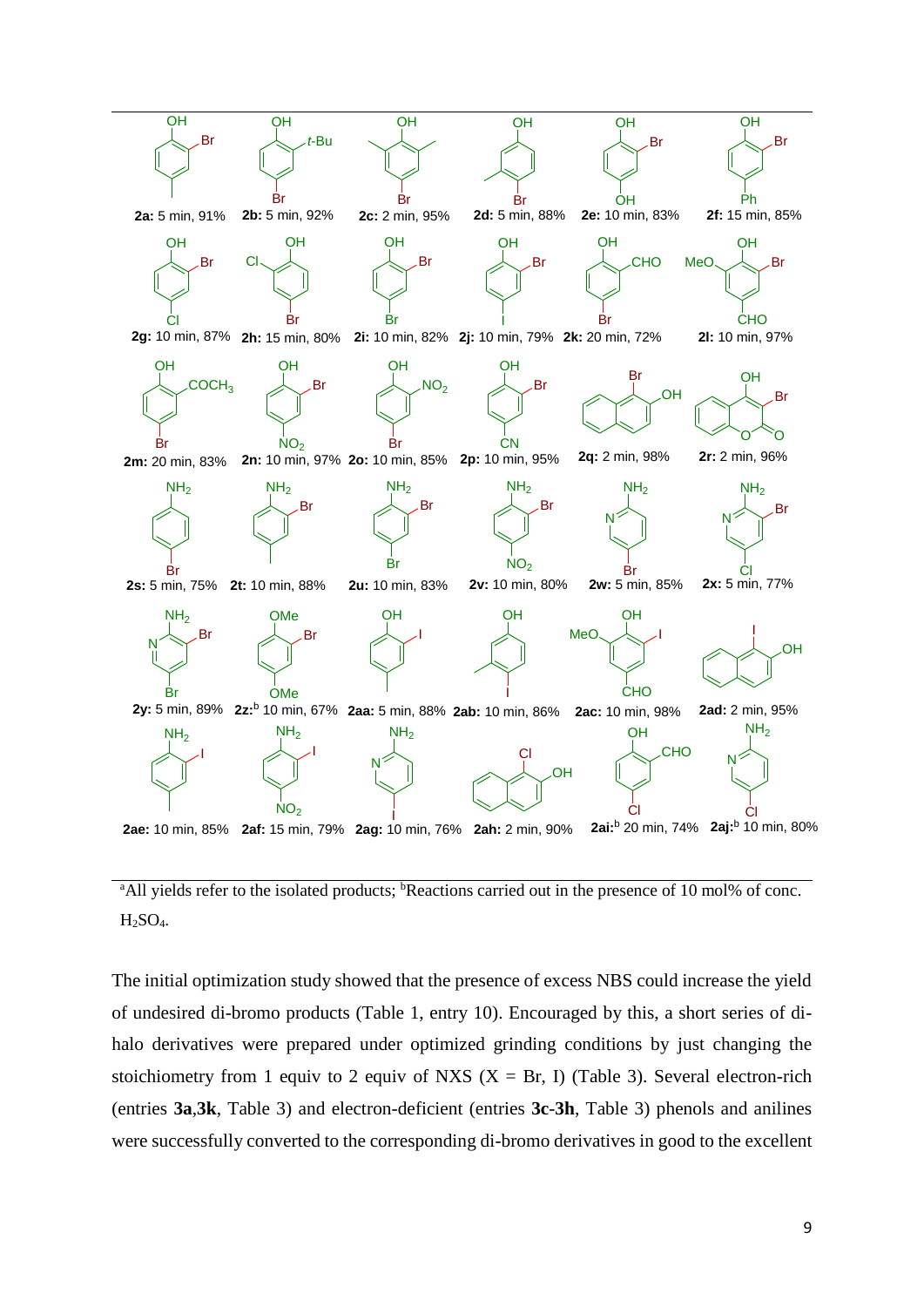yields within 5-15 min when 2.1 equiv of NBS was used (Table 3). The formation of corresponding mono-bromo products was not observed. Similarly, *p*-cresol (**1a**) was converted to the corresponding di-iodo derivative (**3i**) in high yield by using 2.1 equiv of NIS indicating the generality of this synthetic protocol. Next, the attempted di-halogenation of aniline derivatives also worked well to afford the desired products in high yields (entries **2u**, **3j**, Table 3). In all cases, no prominent substituent effect was observed in terms of yields and reaction time.



**Table 3: Di-halogenation of phenols and anilines with NXS by automated grinding<sup>a</sup>**

<sup>a</sup>All yields refer to the isolated products.

Next, we planned to further diversify this halogenation protocol via automated grinding for the facile access to tri-halo derivatives by the use of 3 equiv of *N*-halosuccinimide ( $X = Br$ , I) (Table 4). Notably, tri-halo phenols and anilines are commercial products and used as intermediates of pharmaceutical and agrochemical products. The basic substrates phenol (entry 1, Table 4) and aniline (entry 5, Table 4) afforded 2,4,6-tribromo derivatives in the presence of NBS in excellent yields just by grinding for 5 min. Similarly, 3 equiv of NIS ensured the formation of 2,4,6-tribromo derivatives in over 90% yields (entries 8,11, Table 4). As known, easy decarboxylation (or desulfonation) was observed for phenols and anilines with carboxylic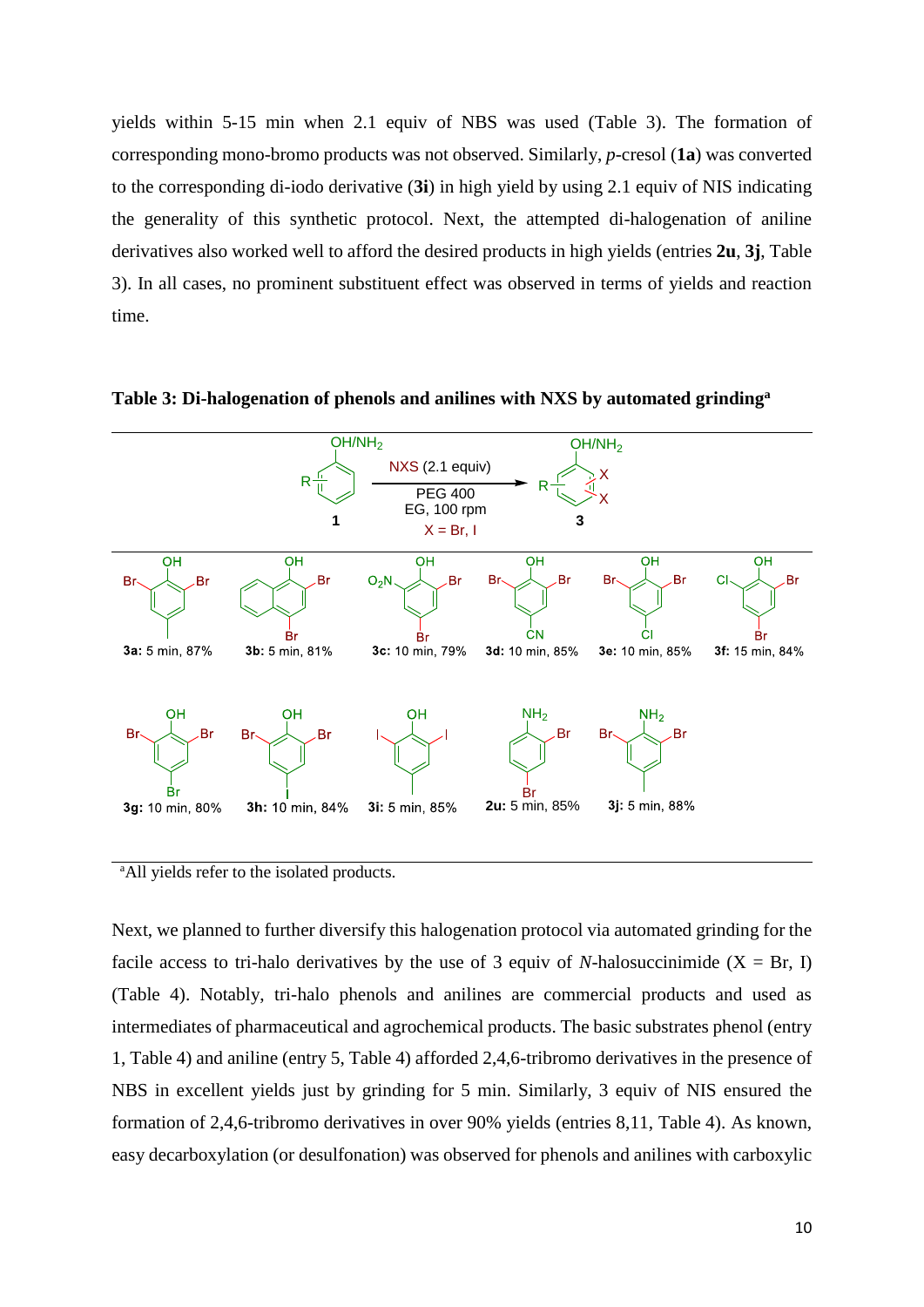acid (-CO<sub>2</sub>H) or sulfonic acid (-SO<sub>3</sub>H) groups both at  $o$ - or  $p$ -positions leading to the formation of 2,4,6-trihalo phenols and anilines in excellent yields within just 10 min (Table 4) [58]. Thus simple control of stoichiometry of NXS could offer the versatility in obtaining mono-, di- or tri-halo derivatives as per the requirement within a very short time, which is a sheer advantage of this mechanochemical method. A further study of mechanochemical decarboxylative aromatic halogenation is underway in our laboratory.

|                | OH/NH <sub>2</sub>                 |                               | OH/NH <sub>2</sub> |               |
|----------------|------------------------------------|-------------------------------|--------------------|---------------|
|                | -11<br>$Z_{\text{H}}^{\text{th}}$  | NXS (3 equiv)                 | Χ.<br>Χ            |               |
|                |                                    | <b>PEG 400</b>                |                    |               |
|                | 1                                  | EG, 100 rpm<br>$X = Br, I$    | $\dot{x}$ 4        |               |
| <b>Entry</b>   | $\mathbf{Z}$                       | <b>Product</b>                | Time (min)         | Yield $(\% )$ |
| $\mathbf{1}$   | H                                  | $rac{}{OH}$<br>Br.<br>Br-     | 05                 | 94            |
| $\overline{2}$ | $o$ -CO <sub>2</sub> H             |                               | 10                 | 86            |
| 3              | $p$ -CO <sub>2</sub> H             | Br<br>3g                      | 10                 | 89            |
| $\overline{4}$ | $p$ -SO <sub>3</sub> H             |                               | 10                 | 85            |
| 5              | H                                  | NH <sub>2</sub><br>Br-<br>Br. | 05                 | 95            |
| 6              | $p$ -CO <sub>2</sub> H             |                               | 10                 | 90            |
| $\overline{7}$ | $p$ -SO <sub>3</sub> H             | <b>Br</b><br>4a               | 05                 | 92            |
| 8              | H                                  | OH                            | 05                 | 94            |
| 9              | $p$ -CO <sub>2</sub> H             |                               | 05                 | 93            |
| 10             | $p$ -SO <sub>3</sub> H             | 4b                            | 05                 | 95            |
| 11             | H                                  | NH <sub>2</sub>               | 05                 | 92            |
| 12             | $p\text{-}\mathrm{CO}_2\mathrm{H}$ |                               | 05                 | 95            |
| 13             | $p$ -SO <sub>3</sub> H             | 4c                            | 05                 | 97            |

**Table 3: Tri-halogenation of phenols and anilines with NXS by automated grinding<sup>a</sup>**

<sup>a</sup>All yields refer to the isolated products.

The scalability of any synthetic protocol is a necessary attribute to access its potential from the laboratory scale to a pilot-scale synthesis. A gram-scale synthesis was conducted with 1.08 g of *p*-cresol (**1a**, 10 mmol) and 1.96 g NBS ((11 mmol) in PEG-400 as grinding auxiliary. The obtained yield of the gram-scale (10 mmol, 89%) synthesis for monobromo product (**3a)** was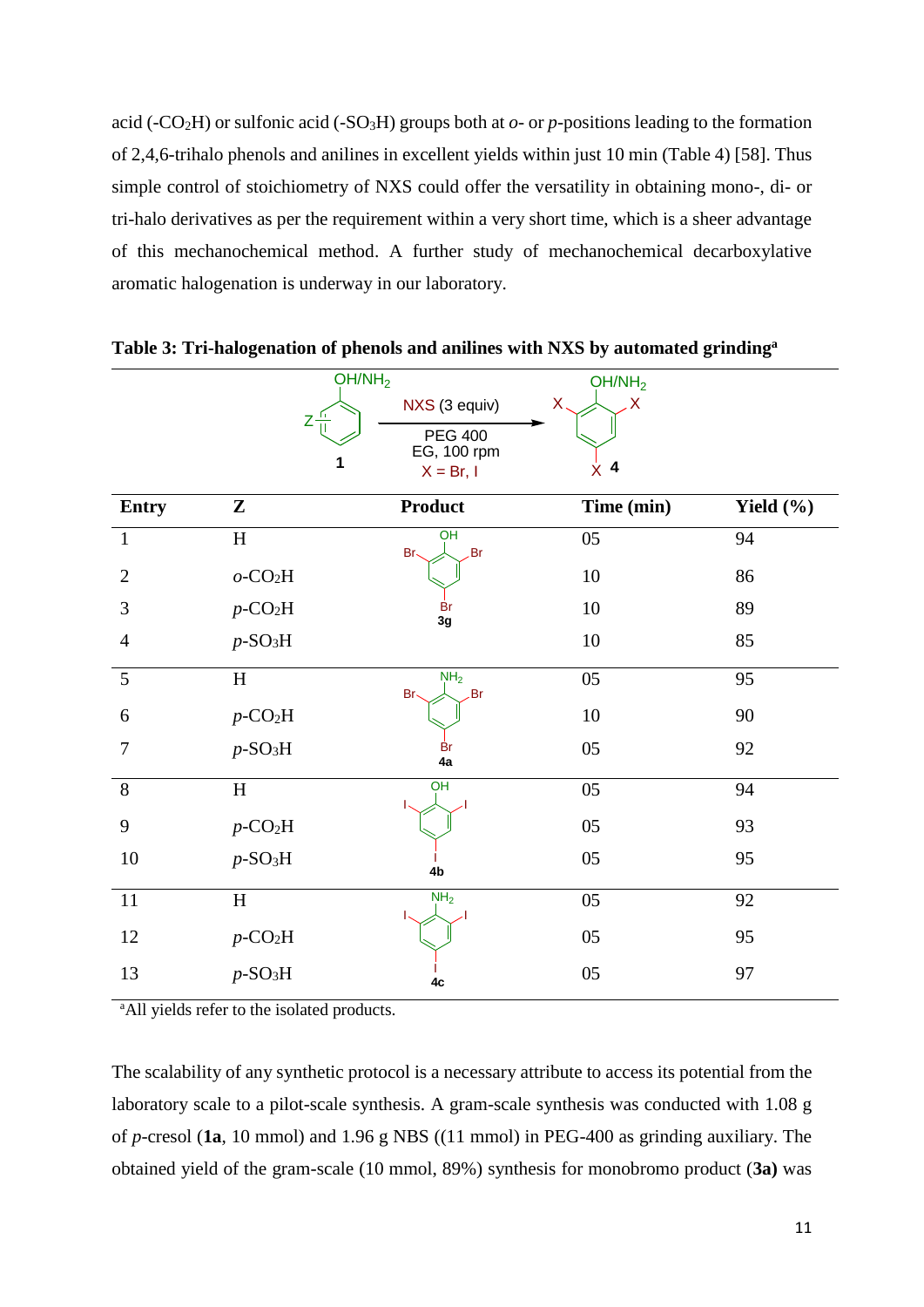found to be more or less comparable with the yield of small-scale synthesis (1 mmol, 91%). However, the reactions took a slightly longer time (7 min) than the small-scale synthesis. The demonstration of gram-scale reaction implies the potential application of the new protocol in large-scale synthesis with adequate grinding equipment.



**Scheme 3.** Gram-scale mono-bromination of *p*-cresol by NBS in the automated grinder.

Lastly, a comparative study of available methods for *N-*halosuccinimide aided electrophilic halogenation with our auto-grinding protocol was conducted (Table S2, SI). As seen in the table S2, the present method is comparable or better in terms of the yields, reaction time, substrate scope, regioselectivity, etc. over other conventional methods, and a low E-factor in the range of 2.1-3.6 ensures that the current method is a potential replacement of these methods. Notably, a quick cost-estimation of our method and the other mechanochemical method by Ghafuri and co-workers based on raw materials revealed that the current method is approximately 6 times more cost-effective; besides, the time required for the synthesis of solidacid catalyst and the cost of high-end milling instrument are additional considerations for that method [52].

## **Conclusion**

In conclusion, we have developed a facile and sustainable mechanochemical route for the catalyst-free halogenation of phenol and aniline derivatives using *N*-halosuccinimide as the reagent. In the protocol, PEG-400 was used as an LAG agent and the reactions were conducted in an automated grinder in open-air at room temperature for quick access to halo-derivatives. A wide range of substrates was compatible with NXS  $(X = Br, I, Cl)$  for electrophilic aryl halogenation without much substituent effect and by just controlling the stoichiometry of NXS a series of mono-, di-, tri-halogenated phenols and anilines were obtained in a chemoselective manner in good to excellent yields within 2-15 min of grinding. Spontaneous decarboxylation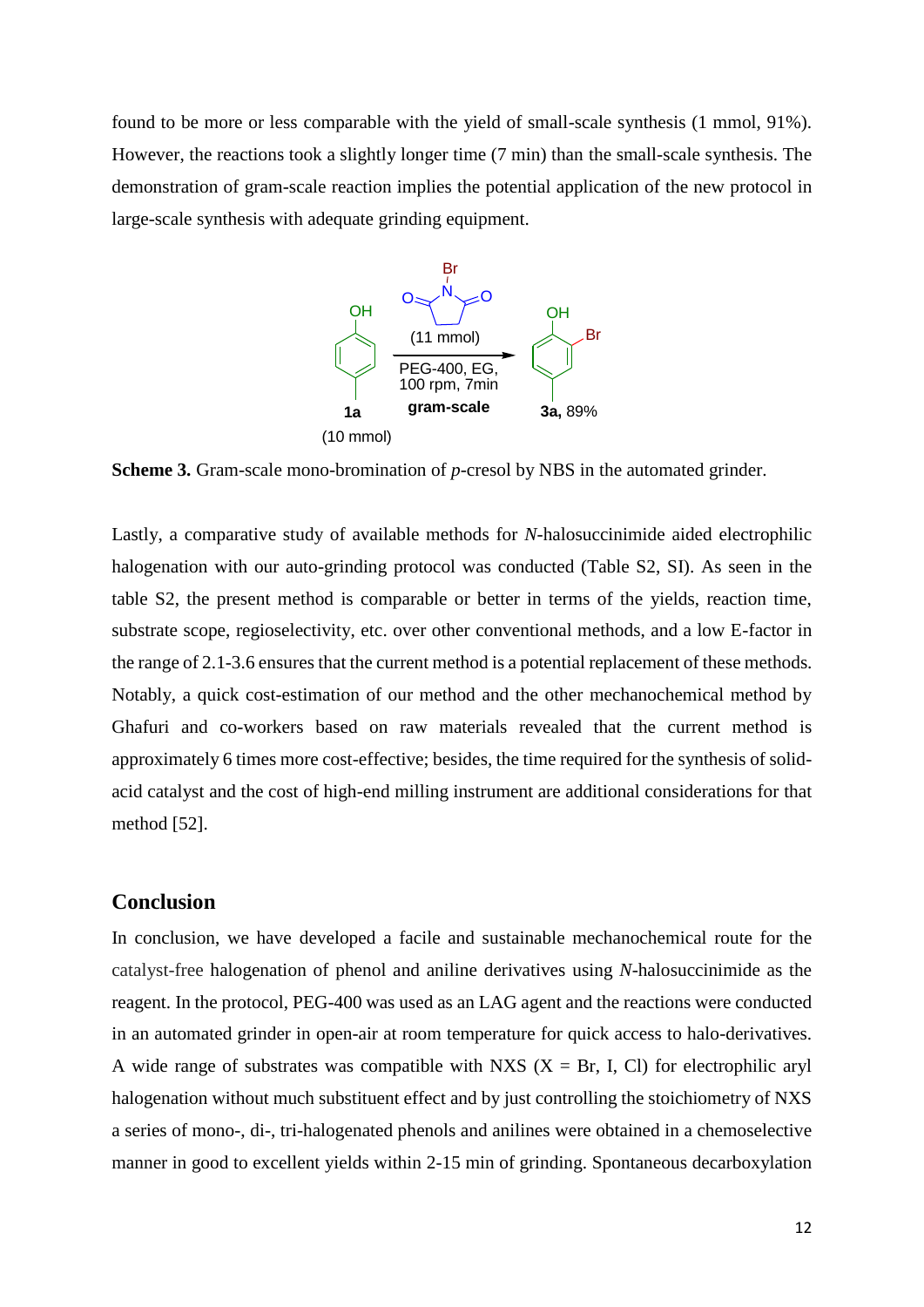(or desulfonation) was observed in the case of salicylic acids or anthranilic acids leading to 2,4,6-trihalo derivatives when 3 equiv of NXS was used. PEG-400 plays a key role for faster reaction kinetics and to afford better regioselectivity. Almost exclusive *p*-selectivity was observed for the aromatic substrates with free *ortho-* and *para*-positions. The gram-scale reactions show similar efficiency like smaller batches indicating easy scale-up of this protocol. The protocol is environment friendly and cost-effective having key attributes like simple instrumentation, no aqueous work-up, short reaction time, and mild reaction conditions.

## **Experimental**

#### **General procedure for mono-halogenation of phenols and anilines**

The phenol derivative (**1**, 1.0 mmol) was taken in an Agate mortar attached to an electrical grinder, PEG-400 (0.2 mL) was added as LAG agent and to the mixture, NBS (1.1 mmol) was added in several portions over 5 min under continuous grinding by a pestle at 100 rpm. The electrical grinding was continued for the specific time period (as mentioned in Table 2) and the completion of the reaction was monitored by checking TLC after 2 min, 5 min, 10 min, 15 min as applicable for the reaction. After complete conversion was observed, 0.8-1 g of silica gel (230-400 mesh) was added and the slurry was subjected to flash chromatography and eluted with a mixture of EtOAc-petroleum ether to afford the pure mono-bromo phenol derivative. The side product succinimide was subsequently eluted using 1:10 MeOH-CHCl3.

### **Funding Sources**

SERB, India (project no. EMR/2016/002253) is gratefully acknowledged for financial support.

#### **Notes**

The authors declare no personal, financial or organizational conflict of interest.

## **Acknowledgments**

M. B. is grateful to SERB, India (project no. EMR/2016/002253) for financial support, and D. D. is indebted to SERB and BITS, Pilani for research fellowships. A.A.B. is thankful to BITS,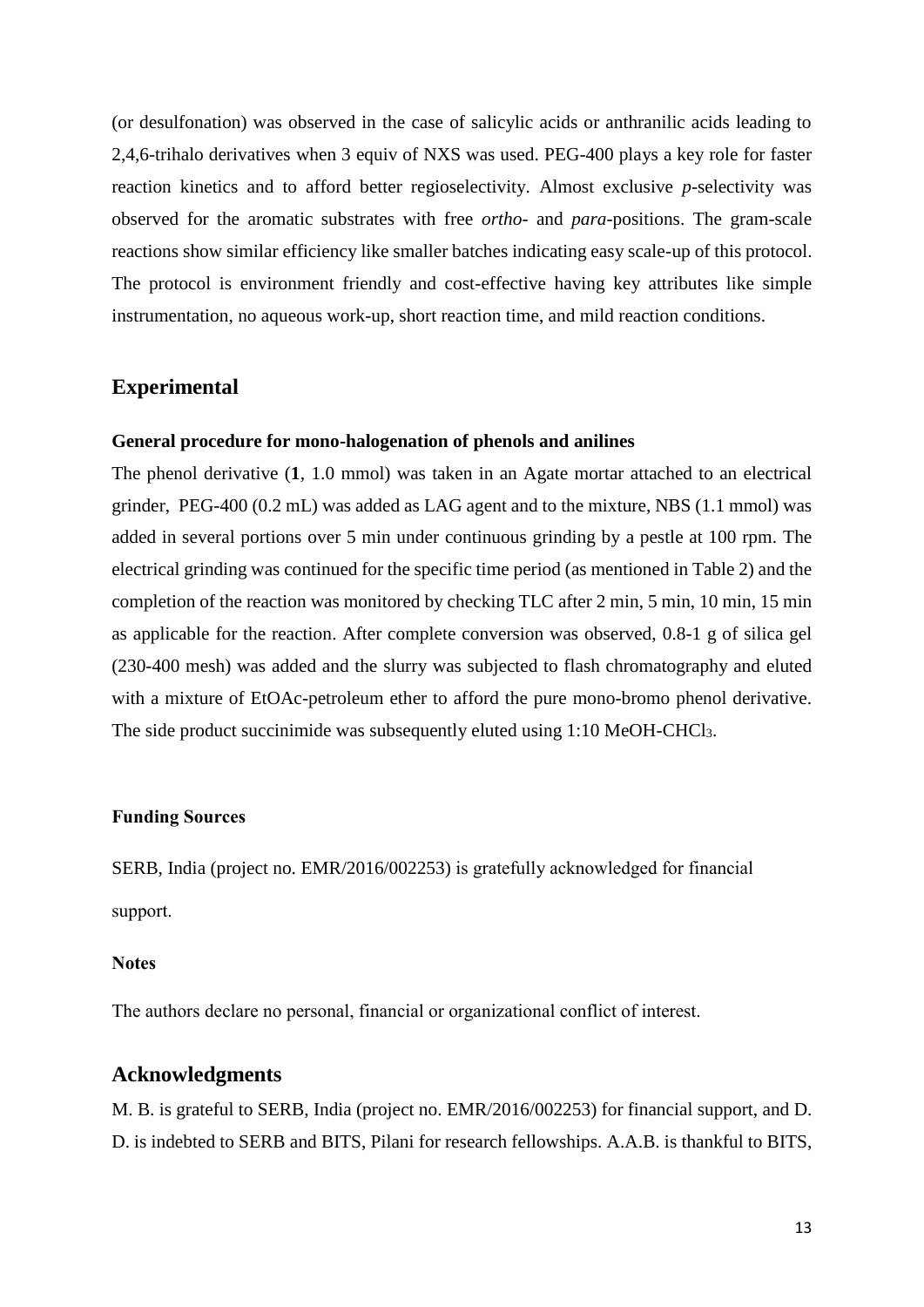Pilani for SRFship. We acknowledge the Central Instrumentation Facilities of BITS-Pilani, Pilani campus and K. K. Birla Goa campus, and Central Analytical Laboratory of BITS-Pilani, Hyderabad campus for NMR spectroscopy.

## **References**

- 1. Neilson, A. H., Ed. *Organic Bromine and Iodine Compounds*. *In the Handbook of Environmental Chemistry*, Vol. 3R; Springer: Berlin, **2003**. doi:10.1007/978-3-540-37055- 0
- 2. Öztaşkın, N.; Çetinkaya, Y.; Taslimi, P.; Göksu, S.; Gülçin, İ. *Bioorg. Chem.* **2015**, *60*, 49–57. doi:10.1016/j.bioorg.2015.04.006
- 3. Liu, M.; Hansen, P. E.; Lin, X. *Mar. Drugs* **2011**, *9*, 1273–1292. doi:10.3390/md9071273
- 4. Jesus, A.; Correia-da-Silva, M.; Afonso, C.; Pinto, M.; Cidade, H. *Mar. Drugs* **2019**, *17*, 73. doi:10.3390/md17020073
- 5. Gribble, G. W. *J. Chem. Educ*. **2004**, *81*, 1441–1449. doi:10.1021/ed081p1441
- 6. Ruiz-Castillo, P.; Buchwald, S. L. *Chem. Rev*. **2016**, *116*, 12564–12649. doi:10.1021/acs.chemrev.6b00512
- 7. Sun, C.-L.; Shi, Z.-J. *Chem. Rev*. **2014**, *114*, 9219–9280. doi:10.1021/cr400274j
- 8. Tellis, J. C.; Kelly, C. B.; Primer, D. N.; Jouffroy, M.; Patel, N. R.; Molander, G. A. *Acc. Chem. Res.* **2016**, *49*, 1429–1439. doi:10.1021/acs.accounts.6b00214
- 9. Weix, D. J. *Acc. Chem. Res.* **2015**, *48*, 1767–1775. doi:10.1021/acs.accounts.5b00057
- 10. Tabassum, S.; Zahoor, A. F.; Ahmad, S.; Noreen, R.; Khan, S. G.; Ahmad, H. *Molecular Diversity* **2022**, *26*, 647–689. doi.10.1007/s11030-021-10195-6
- 11. Jung, N.; Bräse, S. *Eur. J. Org. Chem.* **2009**, 4494–4502. doi:10.1002/ejoc.200900632
- 12. Busacca, C. A.; Fandrick, D. R.; Song, J. J.; Senanayake, C. H. *Adv. Synth. Catal*. **2011**, *353*, 1825–1864. doi:10.1002/adsc.201100488
- 13. Jeschke, P. *Eur. J. Org. Chem*. **2022**, e202101513. doi:10.1002/ejoc.202101513
- 14. Gao, Y.; Feng, C.; Seo, T.; Kubota, K.; Ito, H. *Chem. Sci.* **2022**, *13*, 430–438. doi:10.1039/d1sc05257h
- 15. Taylor, R. *Electrophilic Aromatic Substitution*, Wiley, Chichester 1990. XVI, 513 S. doi: [10.1002/ange.19911030138](https://doi.org/10.1002/ange.19911030138)
- 16. Saikia, I.; Borah, A. J.; Phukan, P. *Chem. Rev*. **2016**, *116*, 6837−7042. doi: 10.1021/acs.chemrev.5b00400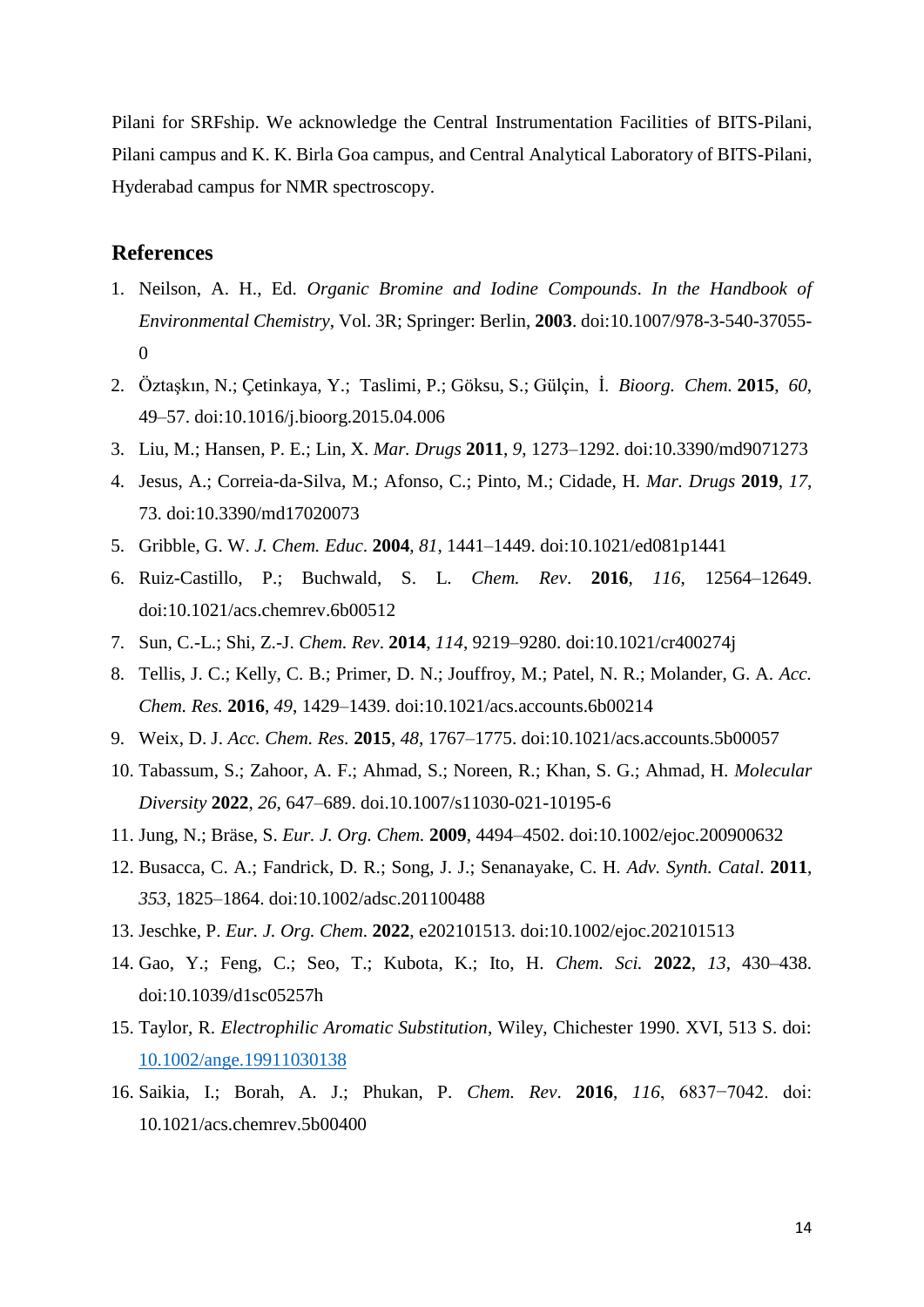- 17. Voskressensky, L. G.; Golantsov, N. E.; Maharramov, A. M. *Synthesis* **2016**, *48*, 615–643. doi:10.1055/s-0035-1561503
- 18. Muathen, H. A. *J. Org. Chem*. **1992**, *57*, 2740–2741. doi:10.1021/jo00035a038
- 19. Majetich, G.; Hicks, R.; Reister, S. *J. Org. Chem*. **1997**, *62*, 4321–4326. doi:10.1021/jo970135w
- 20. Roy, S. C.; Guin, C.; Rana, K. K.; Maiti, G. *Tetrahedron Lett*. **2001**, *42*, 6941–6942. doi:10.1016/S0040-4039(01)01412-5
- 21. Naresh, M.; Kumar, M. A.; Reddy, M. M.; Swamy, P.; Nanubolu, J. B.; Narender, N. *Synthesis* **2013**, *45*, 1497–1504. doi:10.1055/s-0033-1338431
- 22. Li X.-L.; Wu, W.; Fan, X.-H.; Yang, L.-M. *RSC Adv.* **2013**, *3*, 12091–12095. doi:10.1039/c3ra4 1664j
- 23. Mohan, K. V. V. K.; Narender, N.; Srinivasu, P.; Kulkarni, S. J.; Raghavan, K. V. *Synth. Commun.* **2004**, *34*, 2143–2152. doi:10.1081/SCC-120038491
- 24. Ross, S. D.; Finkelstein, M.; Petersen, R. C. *J. Am. Chem. Soc*. **1958**, *80*, 4327−4330. doi:10.1021/ja01549a053
- 25. Mitchell, R. H.; Lai, Y.-H.; Williams, R. V. *J. Org. Chem*. **1979**, *44*, 4733−4735. doi:10.1021/jo00393a066
- 26. Carreno, M. C.; Garcia Ruano, J. L.; Sanz, G.; Toledo, M. A.; Urbano, A. *J. Org. Chem*. **1995**, *60*, 5328−5331. doi:10.1021/jo00121a064
- 27. Zysman-Colman, E.; Arias, K.; Siegel, J. S. *Can. J. Chem*. **2009**, *87*, 440−447. doi:10.1139/v08-176
- 28. Pingali, S. R. K.; Madhav, M.; Jursic, B. S. *Tetrahedron Letters* **2010**, *51*, 1383–1385. doi:10.1016/j.tetlet.2010.01.002
- 29. Pramanick, P. K.; Hou, Z.-L.; Yao, B. *Tetrahedron* **2017**, *73*, 7105–7114. doi:10.1016/j.tet.2017.10.073
- 30. Teecomegaet, P.; Kulvaranon, P.; Pandey, A.; Chobtumskul, K.; Tungsirisurp, S.; Sophanpanichkul, P.; Losuwanakul, S.; Soimaneewan, D.; Kanjanwongpaisan, P.; Siricharoensang, P.; Choosakoonkriang, S. *Tetrahedron* **2017**, *73*, 6564–6572. doi:10.1016/j.tet.2017.10.005
- 31. Song, S.; Sun, X.; Li, X.; Yuan, Y.; Jiao, N. *Org. Lett*. **2015**, *17*, 2886–2889. doi:10.1021/acs.orglett.5b00932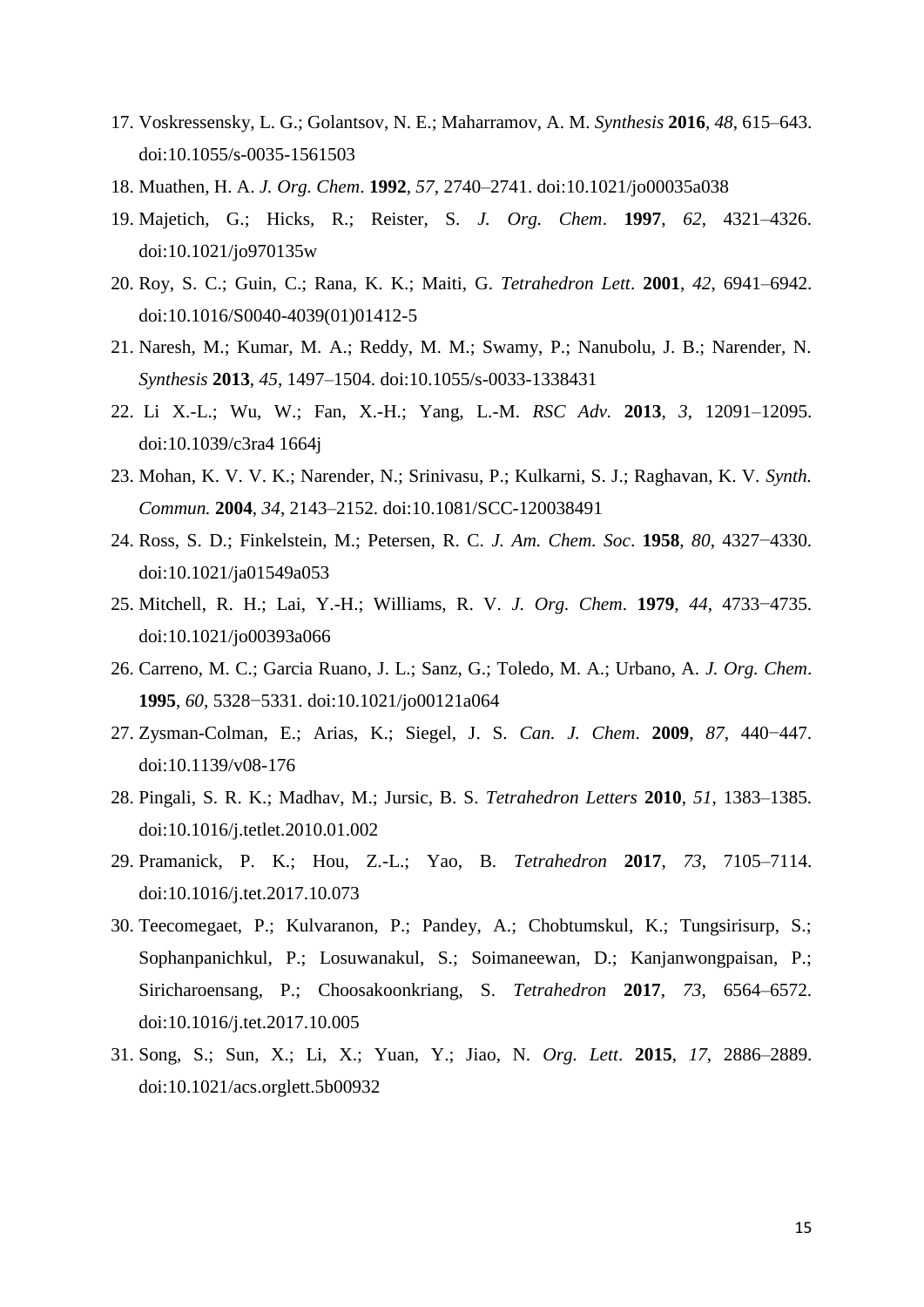- 32. Bovonsombat, P.; Ali, R.; Khan, C.; Leykajarakul, J.; Pla-on, K.; Aphimanchindakul, S.; Pungcharoenpong, N.; Timsuea, N.; Arunrat, A.; Punpongjareorn, N. *Tetrahedron* **2010**, *66*, 6928–6935. doi:10.1016/j.tet.2010.06.041
- 33. Racys, D. T.; Sharif, S. A. I.; Pimlott, S. L.; Sutherland, A. *J. Org. Chem.* **2016**, *81*, 772– 780. doi:10.1021/acs.joc.5b02761
- 34. Mostafa, M. A. B.; Bowley, R. M.; Racys, D. T.; Henry, M. C.; Sutherland, A. *J. Org. Chem.* **2017**, *82*, 7529−7537. doi:10.1021/acs.joc.7b01225
- 35. Nishii, Y.; Ikeda, M.; Hayashi, Y.; Kawauchi, S.; Miura, M. *J. Am. Chem. Soc.* **2020**, *142*, 1621−1629. doi:10.1021/jacs.9b12672
- 36. Yamazaki, M.; Nogata, M.; Nakamura, A.; Maegawa, T. *J. Org. Chem.* **2019**, *84*, 7405– 7410. doi:10.1021/acs.joc.9b00817
- 37. Xu, H.; Hu, L.; Zhu, G.; Zhu Y.; Wang, Y.; Zheng-Guang Wu, Z.-G.; Zi, Y.; Huang, W. *RSC Adv.* **2022**, *12*, 7115–7119. doi: 10.1039/d2ra00197g
- 38. [Xu,](https://pubmed.ncbi.nlm.nih.gov/?term=Xu+X&cauthor_id=31418536) X.; [Luo,](https://pubmed.ncbi.nlm.nih.gov/?term=Luo+J&cauthor_id=31418536) J. *ChemSusChem*. **2019**, 12, 4601−4616. doi: 10.1002/cssc.201901951
- 39. Bedford, R. B.; Haddow, M. F.; Mitchell, C. J.; Webster, R. L. *Angew. Chem. Int. Ed.* **2011**, *50*, 5524–5527. doi:10.1002/anie.201101606
- 40. John, A.; Nicholas, K. M. *J. Org. Chem*. **2012**, *77*, 5600−5605. doi:10.1021/jo300713h
- 41. Sun, X.; Sun,Y.; Zhang, C.; Rao, Y. *Chem. Commun.,* **2014**, *50*, 1262−1264. doi:10.1039/c3cc47431c
- 42. Schröder, N.; Wencel-Delord, J.; Glorius, F. *J. Am. Chem. Soc*. **2012**, *134*, 8298−8301. doi:10.1021/ja302631j
- 43. Bhardwaj, N.; Singh, A. K.; Tripathi, N.; Goel, B.; Indra, A.; Jain, S. K. *New J. Chem*. **2021**, *45*, 14177–14183. doi:10.1039/d1nj02777h
- 44. Tang, R. J.; Milcent, T.; Crousse, B. *J. Org. Chem*. **2018**, *83*, 930–938. doi:10.1021/acs.joc.7b02920
- 45. Friščić, T.; Mottillo, C.; Titi, H. M. *Angew. Chem., Int. Ed*. **2020**, *59*, 1018–1029. doi:10.1002/anie.201906755
- 46. Stolle, A.; Ranu, B. C. *Ball milling towards green synthesis: Applications, projects, challenges*, Royal Society of Chemistry: 1st edition, 2014. doi:10.1039/9781782621980
- 47. Gomollon-Bel, F. *Chem. Int.* **2019**, *41*, 12−17. doi:10.1515/ci-2019-0203
- 48. Tanaka, K.; Toda, F. *Chem. Rev*. **2000**, *100*, 1025–1074. doi:10.1021/cr940089p